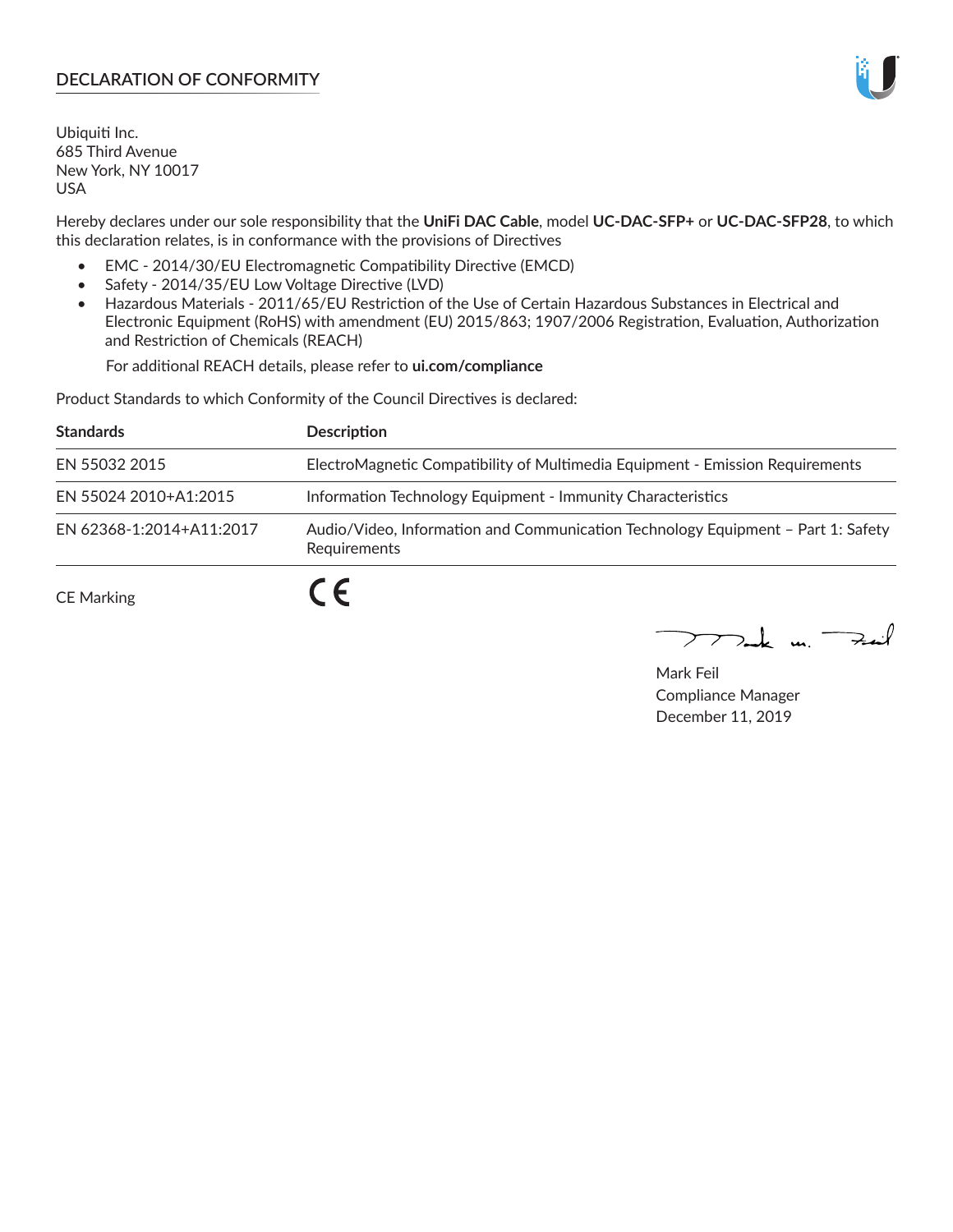# **DECLARATION OF CONFORMITY**



## **български** [Bulgarian]

С настоящото Ubiquiti декларира, че това устройство UC-DAC-SFP+/UC-DAC-SFP28 е в съответствие със съществените изисквания и други приложими разпоредби на Директиви 2014/30/ЕС, 2014/35/ЕС.

## **Hrvatski** [Croatian]

Ubiquiti ovim putem izjavljuje da je ovaj uređaj UC-DAC-SFP+/UC-DAC-SFP28 sukladan osnovnim zahtjevima i ostalim bitnim odredbama Direktiva 2014/30/EU, 2014/35/EU.

# **Čeština** [Czech]

Ubiquiti tímto prohlašuje, že toto UC-DAC-SFP+/UC-DAC-SFP28 zařízení, je ve shodě se základními požadavky a dalšími příslušnými ustanoveními směrnic 2014/30/EU, 2014/35/EU.

## **Dansk** [Danish]

Hermed, Ubiquiti, erklærer at denne UC-DAC-SFP+/UC-DAC-SFP28 enhed, er i overensstemmelse med de væsentlige krav og øvrige relevante krav i direktiver 2014/30/EU, 2014/35/EU.

## **Nederlands** [Dutch]

Hierbij verklaart Ubiquiti, dat deze UC-DAC-SFP+/UC-DAC-SFP28 apparaat, in overeenstemming is met de essentiële eisen en de andere relevante bepalingen van richtlijnen 2014/30/EU, 2014/35/EU.

## **English**

Hereby, Ubiquiti, declares that this UC-DAC-SFP+/UC-DAC-SFP28 device, is in compliance with the essential requirements and other relevant provisions of Directives 2014/30/EU, 2014/35/EU.

## **Eesti keel** [Estonian]

Käesolevaga Ubiquiti kinnitab, et antud UC-DAC-SFP+/UC-DAC-SFP28 seade, on vastavus olulistele nõuetele ja teistele asjakohastele sätetele direktiivide 2014/30/EL, 2014/35/EL.

## **Suomi** [Finnish]

Täten Ubiquiti vakuuttaa, että tämä UC-DAC-SFP+/UC-DAC-SFP28 laite, on yhdenmukainen olennaisten vaatimusten ja muiden sitä koskevien direktiivien 2014/30/EU, 2014/35/EU.

## **Français** [French]

Par la présente Ubiquiti déclare que l'appareil UC-DAC-SFP+/UC-DAC-SFP28, est conforme aux exigences essentielles et aux autres dispositions pertinentes des directives 2014/30/UE, 2014/35/UE.

## **Deutsch** [German]

Hiermit erklärt Ubiquiti, dass sich dieses UC-DAC-SFP+/UC-DAC-SFP28 Gerät, in Übereinstimmung mit den grundlegenden Anforderungen und den anderen relevanten Vorschriften der Richtlinien 2014/30/EU, 2014/35/EU befindet.

## **Ελληνικά** [Greek]

Δια του παρόντος, Ubiquiti, δηλώνει ότι αυτή η συσκευή UC-DAC-SFP+/UC-DAC-SFP28, είναι σε συμμόρφωση με τις βασικές απαιτήσεις και τις λοιπές σχετικές διατάξεις των οδηγιών 2014/30/EE, 2014/35/EE.

## **Magyar** [Hungarian]

Ezennel Ubiquiti kijelenti, hogy ez a UC-DAC-SFP+/UC-DAC-SFP28 készülék megfelel az alapvető követelményeknek és más vonatkozó 2014/30/EU, 2014/35/EU irányelvek rendelkezéseit.

# **Íslenska** [Icelandic]

Hér, Ubiquiti, því yfir að þetta UC-DAC-SFP+/UC-DAC-SFP28 tæki er í samræmi við grunnkröfur og önnur viðeigandi ákvæði tilskipana 2014/30/ESB, 2014/35/ESB.

## **Italiano** [Italian]

Con la presente, Ubiquiti, dichiara che questo dispositivo UC-DAC-SFP+/UC-DAC-SFP28, è conforme ai requisiti essenziali ed alle altre disposizioni pertinenti delle direttive 2014/30/UE, 2014/35/UE.